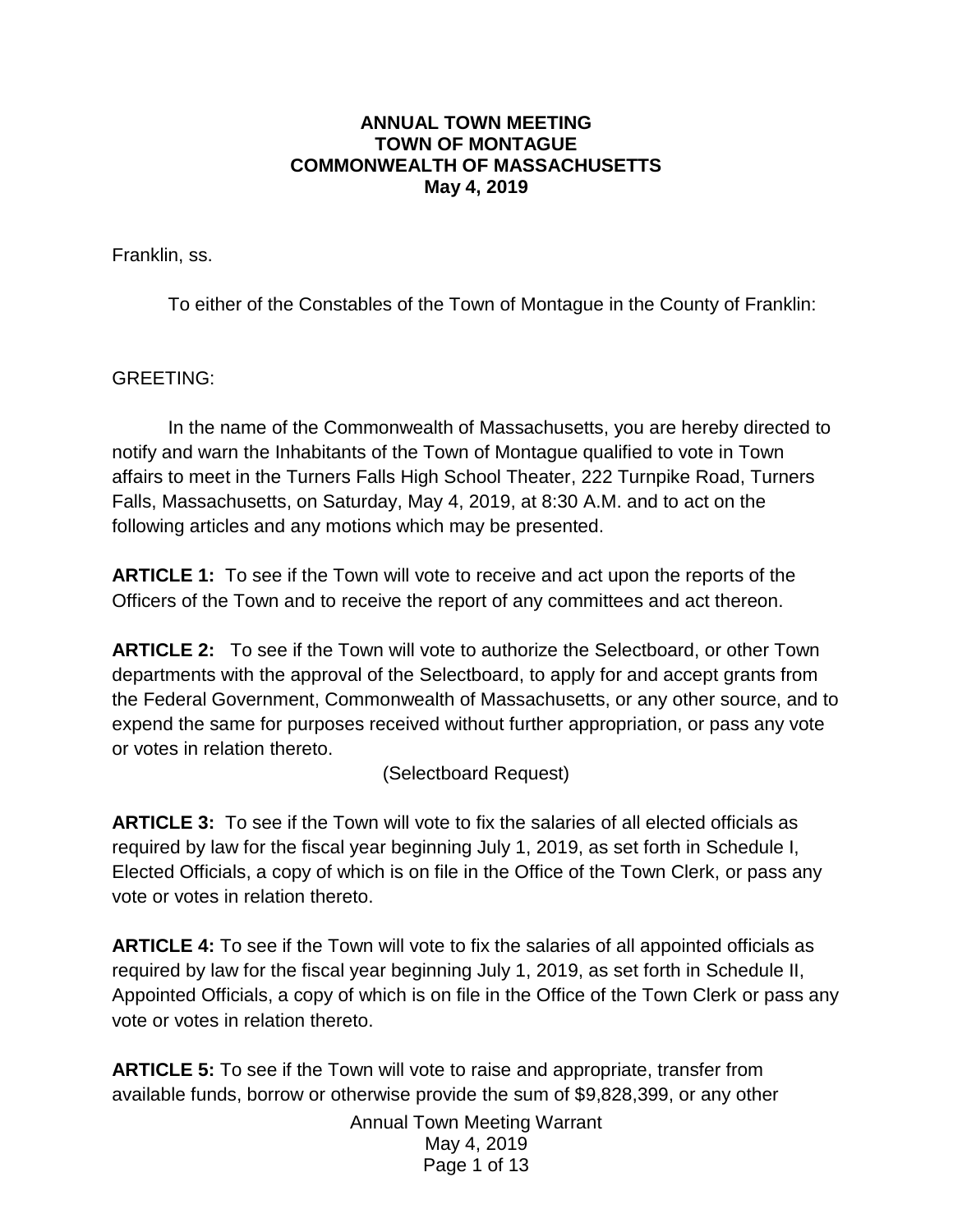amount, for the maintenance of the several departments of the Town, said sums to be allocated in accordance with Schedule III, Budget, a copy of which is on file in the Office of the Town Clerk, and for any other necessary changes, or pass any vote or votes in relation thereto.

**ARTICLE 6:** To see if the Town will vote to raise and appropriate, transfer from available funds, borrow or otherwise provide the sum of \$2,295,227, or any other amount, for the purpose of operating the Water Pollution Control Facility and associated pumping stations, said sums to be allocated in accordance with Schedule IV, WPCF Budget, a copy of which is on file in the Office of the Town Clerk, or pass any vote or votes in relation thereto.

**ARTICLE 7:** To see if the Town will vote to raise and appropriate, transfer from available funds, borrow or otherwise provide the sum of \$95,400, or any other amount, for the purpose of funding the operations, maintenance, and debt service of the Colle Building, or pass any vote or votes in relation thereto.

(Selectboard Request)

**ARTICLE 8:** To see if the Town will vote to raise and appropriate, transfer from available funds, borrow or otherwise provide the sum of \$53,078, or any other amount, for the purpose of operating the Turners Falls Airport, or pass any vote or votes in relation thereto.

(Airport Commission Request)

**ARTICLE 9:** To see if the Town will vote to raise and appropriate, transfer from available funds, borrow or otherwise provide the sum of \$1,085,007, or any other amount, for the purpose of paying the Franklin County Technical School District for Montague's share of the assessment for the yearly operation of the Franklin County Technical School, or pass any vote or votes in relation thereto.

(Franklin County Technical School Request)

**ARTICLE 10:** To see if the Town will vote to raise and appropriate, transfer from available funds, borrow or otherwise provide the sum of \$10,229,737, or any other amount, for the purpose of paying the Gill-Montague Regional School District for Montague's share of the assessment for the yearly operation of the Gill-Montague Regional Schools, or pass any vote or votes in relation thereto.

(Gill-Montague Regional School District Request)

**ARTICLE 11:** To see if the Town will vote to raise and appropriate, transfer from available funds, borrow or otherwise provide the sum of \$76,670, or any other amount,

> Annual Town Meeting Warrant May 4, 2019 Page 2 of 13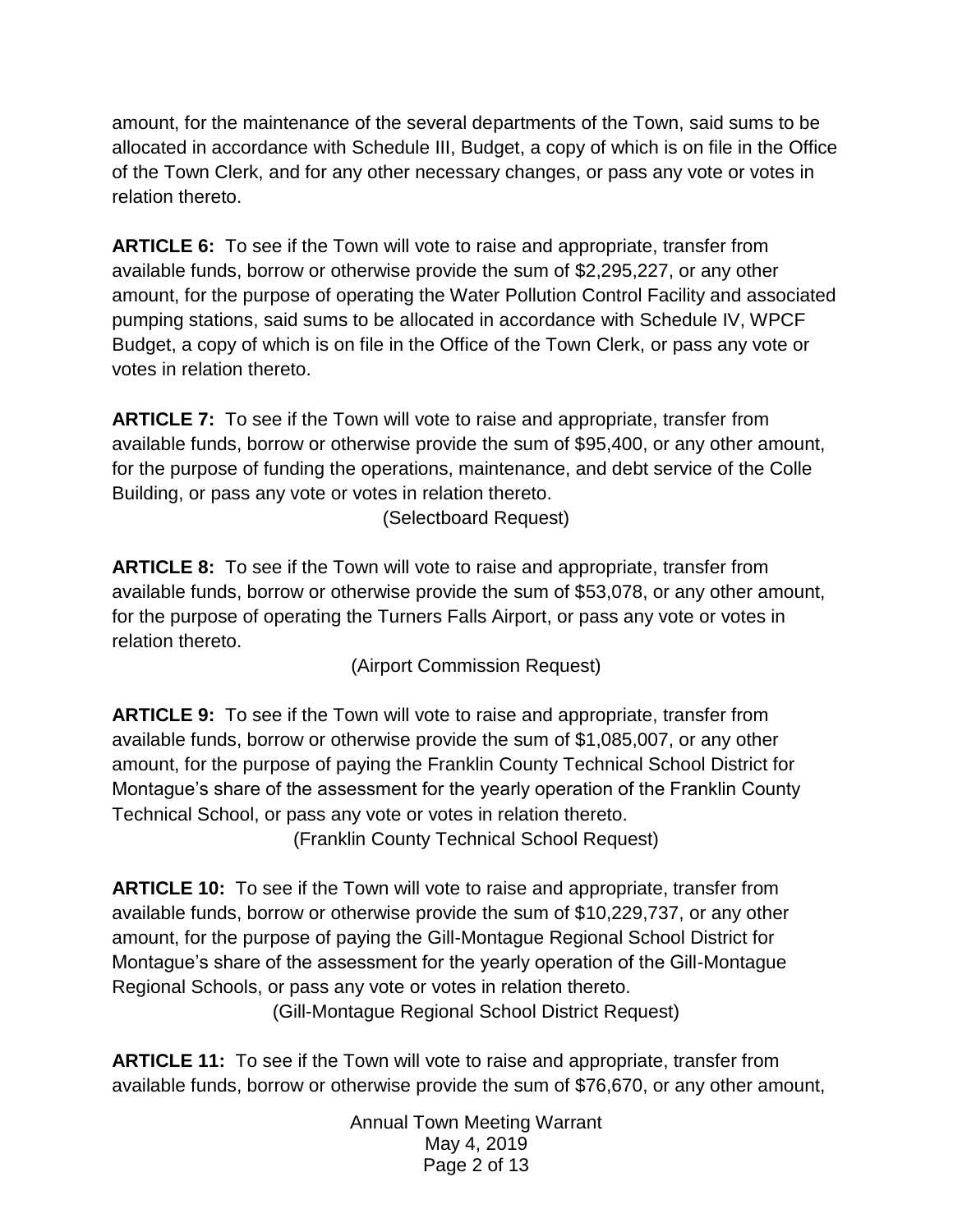for the purpose of replacing sidewalks and curbing at the Turners Falls High School, including any and all incidental and related costs, or to pass any vote or votes in relation thereto.

(Gill-Montague Regional School District Request)

**ARTICLE 12:** To see if the Town will vote to raise and appropriate, transfer from available funds, borrow or otherwise provide the sum of \$21,755, or any other amount, to complete the installation of columns at the Sheffield Elementary School, including replacing wood trim and railings, masonry work at the landing, and any and all incidental and related costs, or pass any vote or votes in relation to.

(Gill-Montague Regional School District Request)

**ARTICLE 13:** To see if the Town will vote to raise and appropriate, transfer from available funds, borrow or otherwise provide the sum of \$35,344, or any other amount, for the purpose of purchasing and equipping a truck for the GMRSD Facilities Management Department, including any and all incidental and related costs, or pass any vote or votes in relation thereto.

(Gill-Montague Regional School District Request)

**ARTICLE 14:** To see if the Town will vote to raise and appropriate, transfer from available funds, borrow or otherwise provide the sum of \$16,250, or any other amount, for the purpose of hiring a contractor to provide valuation services relating to the natural gas and electric transmission/distribution utility properties located in town, including any and all incidental and related costs, or to pass any vote or votes in relation thereto. (Board of Assessors Request)

**ARTICLE 15:** To see if the Town will vote to raise and appropriate, transfer from available funds, borrow or otherwise provide the sum of \$50,000, or any other amount, for the purpose of hiring a contractor to provide specialty property valuation services for hydroelectric generating facilities, including any and all incidental and related costs, or to pass any vote or votes in relation thereto.

(Board of Assessors Request)

**ARTICLE 16:** To see if the Town will vote to raise and appropriate, transfer from available funds, borrow or otherwise provide the sum of \$20,000, or any other amount, for the purpose of purchasing, equipping and making major repairs to WPCF vehicles and equipment, including any and all incidental and related costs, or pass any vote or votes in relation thereto. (WPCF Request)

> Annual Town Meeting Warrant May 4, 2019 Page 3 of 13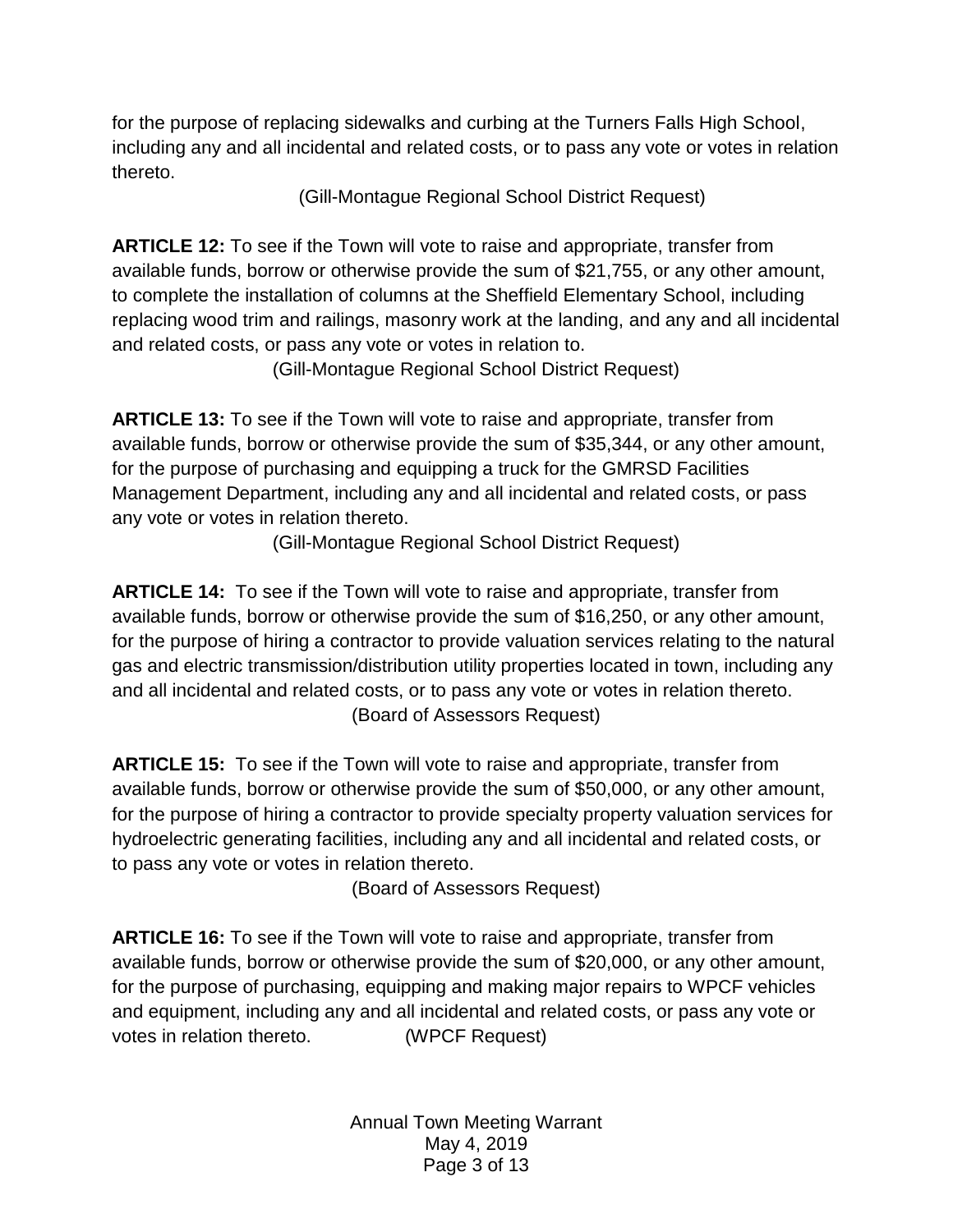**ARTICLE 17:** To see if the Town will vote to raise and appropriate, transfer from available funds, borrow or otherwise provide the sum of \$25,500, or any other amount, for the purpose of obtaining a feasibility study for a composting facility for the Montague WPCF, said study to include the development of plans and specifications, cost estimates, location options and anything related thereto, including any and all incidental and related costs, or pass any vote or votes in relation thereto.

(WPCF Request)

**ARTICLE 18:** To see if the Town will vote to raise and appropriate, transfer from available funds, borrow or otherwise provide the sum of \$50,000, or any other amount, for the purpose of obtaining a study to assess inflow and infiltration to the public sewer system in the village of Millers Falls and to provide options and cost estimates for the removal of same, including any and all incidental and related costs, or pass any vote or votes in relation thereto.

(WPCF Request)

**ARTICLE 19:** To see if the Town will vote to raise and appropriate, transfer from available funds, borrow or otherwise provide the sum of \$55,000, or any other amount, for the purpose of providing upgrades to the Industrial Park pump station, including replacing the control panel and level sensors in the wet well, and any and all incidental and related costs, or pass any vote or votes in relation thereto.

(WPCF Request)

**ARTICLE 20:** To see if the Town will vote to raise and appropriate, transfer from available funds, borrow or otherwise provide the sum of \$100,000, or any other amount, for the purpose of purchasing, equipping, and making major repairs to DPW vehicles and equipment, including any and all incidental and related costs, or pass any vote or votes in relation thereto.

(Department of Public Works Request)

**ARTICLE 21:** To see if the Town will vote to raise and appropriate, transfer from available funds, borrow or otherwise provide the sum of \$11,000, or any other amount, for the purpose of funding information technology equipment, parts, accessories, software and installations, including any and all incidental and related costs, or pass any vote or votes in relation thereto.

(IT Administrator Request)

**ARTICLE 22:** To see if the Town will vote to raise and appropriate, transfer from available funds, borrow or otherwise provide the sum of \$15,000, or any other amount, for the purpose of purchasing police equipment such as firearms and accessories, computers and accessories, police cruiser equipment, department furniture, bullet-proof

> Annual Town Meeting Warrant May 4, 2019 Page 4 of 13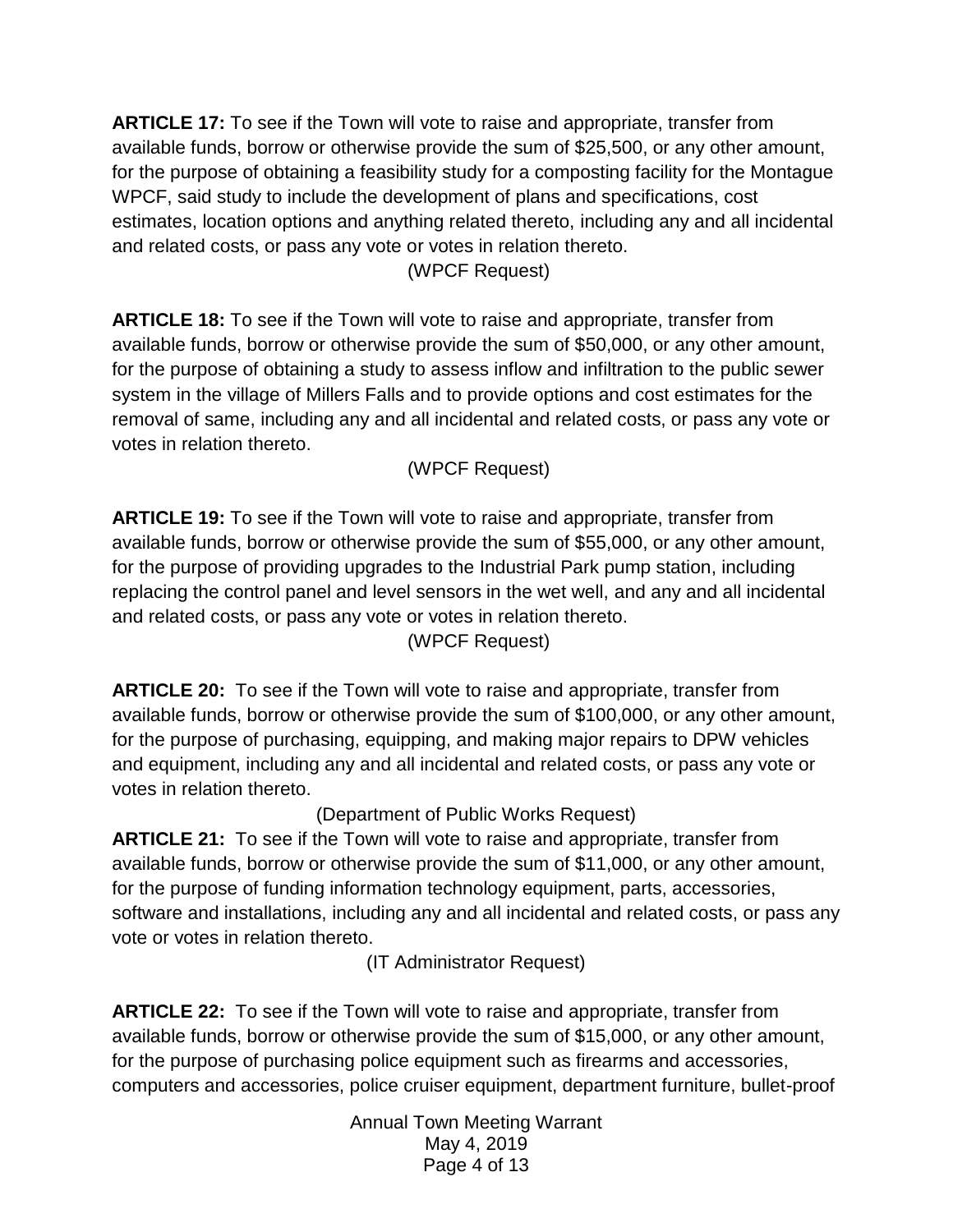vests, Tasers, radios or any similar items as well as extraordinary repairs to same, including any and all incidental and related costs, or to pass any vote or votes in relation thereto.

(Police Chief Request)

**ARTICLE 23:** To see if the Town will vote to raise and appropriate, transfer from available funds, borrow or otherwise provide the sum of \$50,000, or any other amount, for the purpose of purchasing 7 optical scanners to replace wooden ballot boxes, including any and all incidental and related costs, or pass any vote or votes in relation thereto. (Town Clerk Request)

**ARTICLE 24:** To see if the Town will vote to raise and appropriate, transfer from available funds, borrow or otherwise provide the sum of \$10,000, or any other amount, for the purpose of modifying the interior swinging doors and repairing and weatherizing the front doors of the Carnegie Library, including any and all incidental and related costs, or to pass any vote or votes in relation thereto.

(Library Trustees Request)

**ARTICLE 25:** To see if the Town will vote to raise and appropriate, transfer from available funds, borrow or otherwise provide the sum of \$22,050, or any other amount, for the purpose of making building improvements to remediate moisture problems at the Montague Center Library, including any and all incidental and related costs, or to pass any vote or votes in relation thereto.

(Library Trustees Request)

**ARTICLE 26:** To see if the Town will vote to raise and appropriate, transfer from available funds, borrow or otherwise provide the sum of \$20,000, or any other amount, for the purpose of making building improvements to remediate moisture problems at the Millers Falls Library, including any and all incidental and related costs, or to pass any vote or votes in relation thereto.

(Library Trustees Request)

**ARTICLE 27:** To see if the Town will vote to raise and appropriate, transfer from available funds, borrow or otherwise provide the sum of \$7,500, or any other amount, for the purpose refurbishing or replacing signs at the Airport Industrial Park, including any and all incidental and related costs, or to pass any vote or votes in relation thereto. (EDIC Request)

**ARTICLE 28:** To see if the Town will vote to raise and appropriate, transfer from available funds, borrow or otherwise provide the sum of \$8,975, or any other amount,

> Annual Town Meeting Warrant May 4, 2019 Page 5 of 13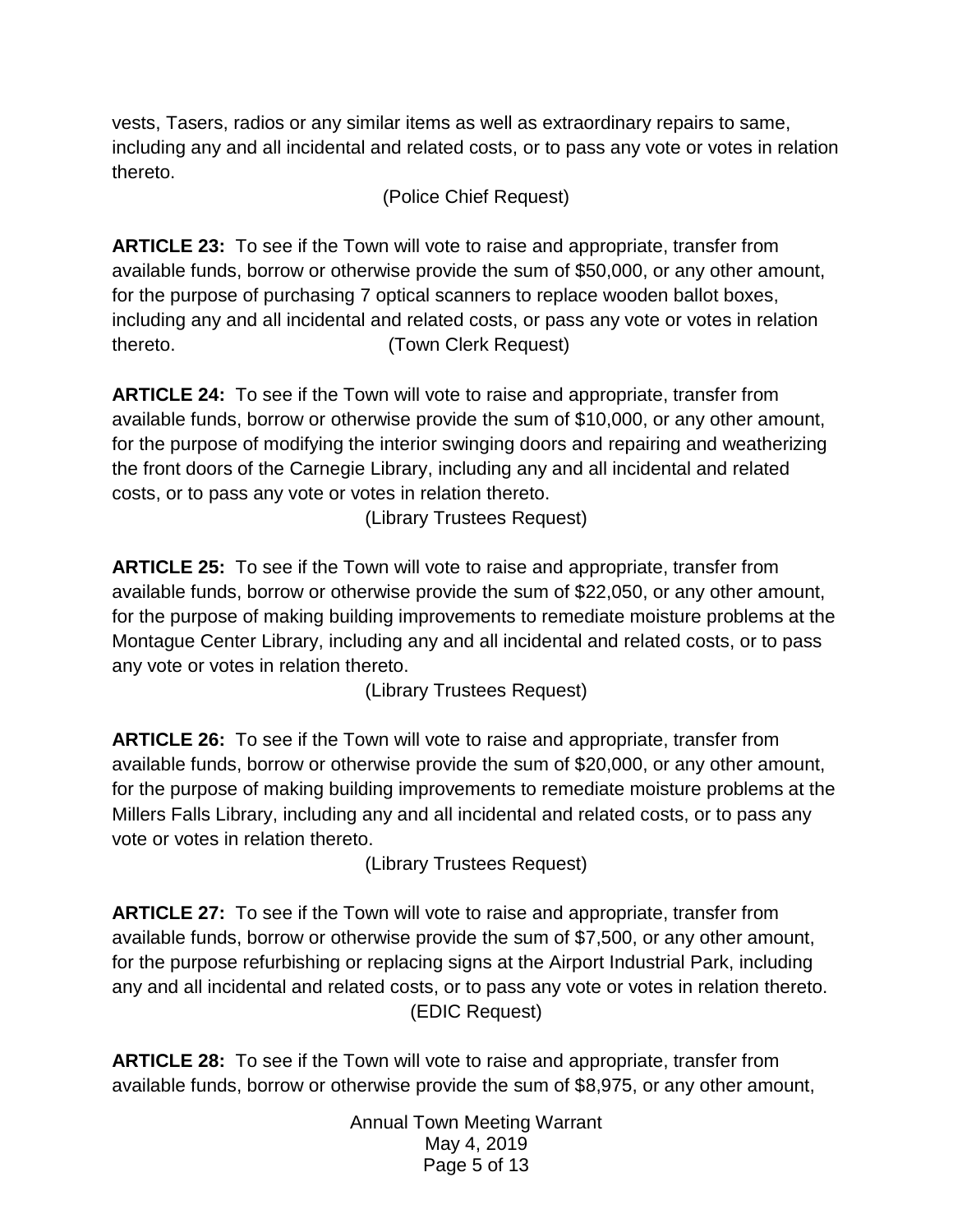for the purpose of restoring the lower skirt of the Montague Town Hall front awning, including any and all incidental and related costs, or to pass any vote or votes in relation thereto.

(Selectboard Request)

**ARTICLE 29:** To see if the Town will vote to raise and appropriate, transfer from available funds, borrow or otherwise provide the sum of \$38,507, or any other amount, for the purpose of increasing the GMRSD Stabilization Fund, or pass any vote or votes in relation thereto.

(Finance Committee Request)

**ARTICLE 30:** To see if the Town will vote to raise and appropriate, transfer from available funds, borrow or otherwise provide the sum of \$78,000, or any other amount, for the purpose of increasing the FCTS Stabilization Fund, or pass any vote or votes in relation thereto.

(Finance Committee Request)

**ARTICLE 31:** To see if the Town will vote to raise and appropriate, transfer from available funds, borrow or otherwise provide the sum of \$57,654, or any other amount, for the purpose of increasing the Town General Stabilization Fund, or pass any vote or votes in relation thereto.

(Finance Committee Request)

**ARTICLE 32:** To see if the Town will vote to raise and appropriate, transfer from available funds, borrow or otherwise provide the sum of \$124,369, or any other amount, for the purpose of increasing the Town Capital Stabilization Fund, or pass any vote or votes in relation thereto.

(Finance Committee Request)

**ARTICLE 33:** To see if the Town will vote to raise and appropriate, transfer from available funds, borrow or otherwise provide the sum of \$50,000, or any other amount, for the purpose of increasing the Town OPEB Trust Fund, or pass any vote or votes in relation thereto.

(Finance Committee Request)

**ARTICLE 34:** To see if the Town will vote to authorize the Selectboard to enter into a ten (10) year contract with the option for a five (5) year extension, commencing on July 1, 2020 with the qualified vendor selected by MassDEP through a competitive bid process for recycling processing services for the Town, subject to the Selectboard's determination that the contract is in the best interests of the Town and subject to Town

> Annual Town Meeting Warrant May 4, 2019 Page 6 of 13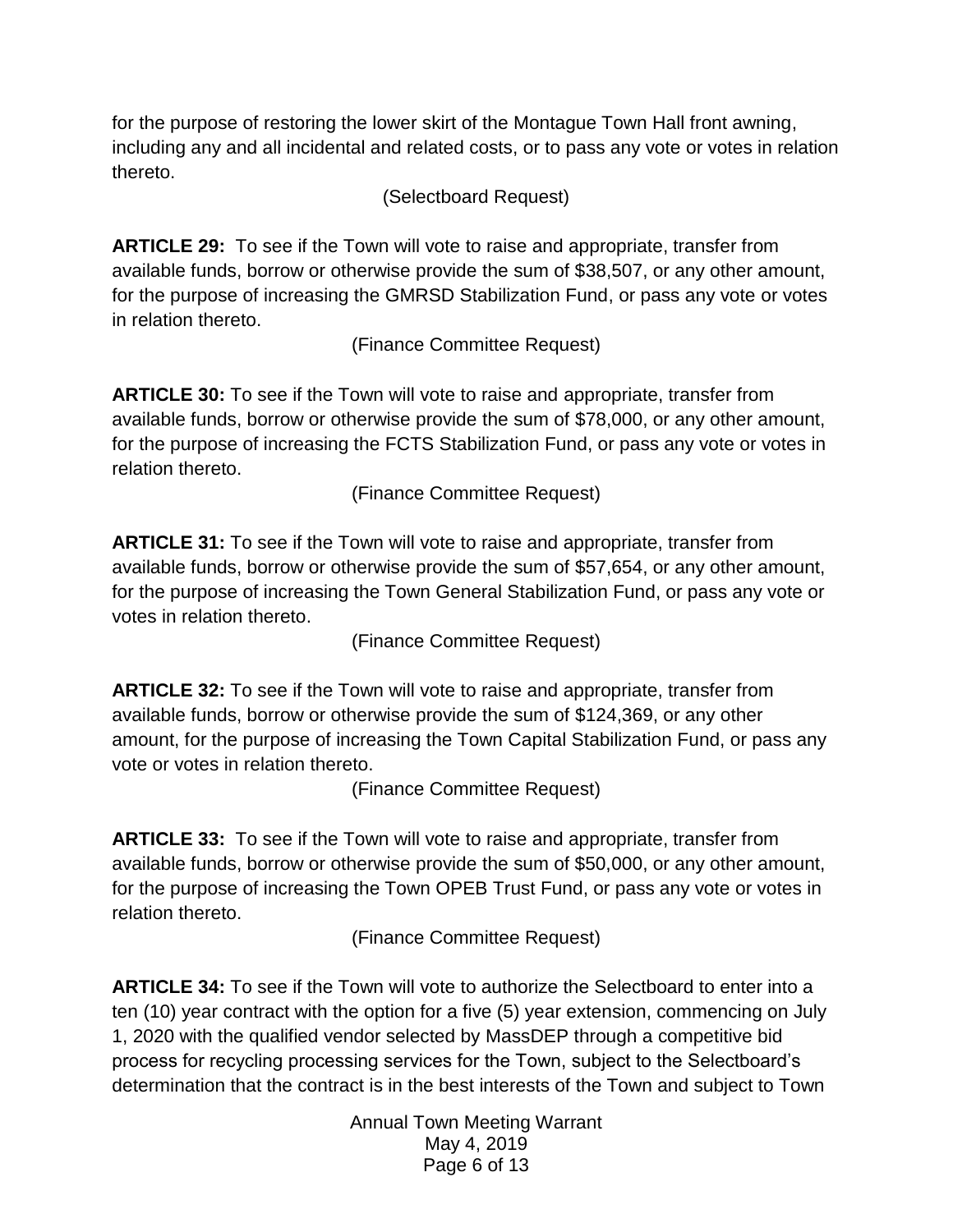Meeting approval in the Spring of 2020 for funding for these services, or pass any other vote or votes in relation thereto.

(Selectboard Request)

**ARTICLE 35:** To see if the Town will vote to extend MCCI's present three year contract to provide PEG access services to the Town for an additional seven years, as is required by their current contract after completion of its third year , or pass any other vote or votes in relation thereto.

(Selectboard Request)

**ARTICLE 36: :** To see if the Town will vote to authorize the Selectboard to sell Montague's interest in the GMTA building, located at 382 Deerfield Street, Greenfield, MA, or pass any other vote or votes in relation thereto.

(Selectboard Request)

## **ARTICLE 37:**

To see if the Town of Montague will support our request to have the local option tax (approved by 2018 annual town meeting) renewed at every town meeting election by popular vote.

Any changes to such a tax in the future would also have to be approved at town election. By popular vote. The changes would be in effect for 1 year .then go back to original

If the local option tax is approved revenue generated by it would be published in the town report

## **Petitioned Article**

**ARTICLE 38:** To see if the town will vote to adopt the following resolution, or pass any other vote or votes in relation thereto.

## **A RESOLUTION**

Calling for the US to Join the Treaty on the Prohibition of Nuclear Weapons

WHEREAS, nuclear weapons cannot be used without catastrophic humanitarian consequences that violate every principle of international law and human morality; and

WHEREAS, the continued existence of these weapons poses an intolerable risk to human survival, since they can be detonated by accident as well as by design; and

WHEREAS, the United States, together with Britain, France, Russia and China, signed and ratified a legally binding commitment more than 50 years ago to negotiate "in good faith" and "at an early date" the total elimination of their nuclear arsenals; and

> Annual Town Meeting Warrant May 4, 2019 Page 7 of 13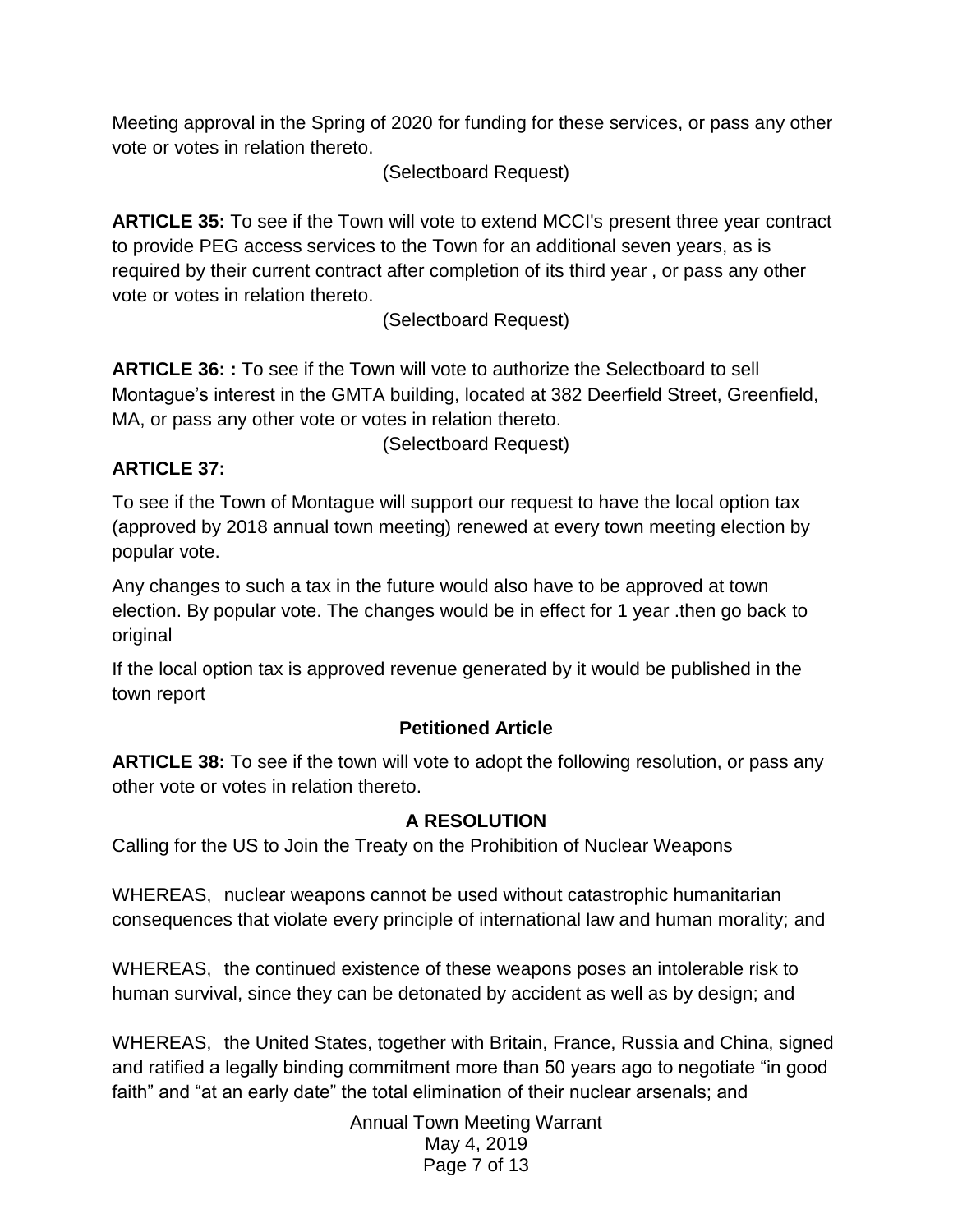WHEREAS, the International Court of Justice ruled, in their 1996 Advisory Opinion on the Legality of Nuclear Weapons, that the legally binding commitment to negotiate means "bringing those negotiations to a successful conclusion;" and

WHEREAS, in the year 2000 the United States, together with Britain, France, Russia and China gave an "unequivocal undertaking" to 187 other nations that they would fulfill their commitment to accomplish the total elimination of their nuclear arsenals; and

WHEREAS, in July 2017, 122 nations adopted the Treaty on the Prohibition of Nuclear Weapons, making it illegal under international law to develop, test, produce, possess, stockpile, transfer, use, or threaten to use nuclear weapons ; and

WHEREAS, once this Treaty enters in force, it will be illegal in all countries who are party to this Treaty to assist, encourage or induce, in any way, anyone to engage in any activity prohibited by the Treaty; and

WHEREAS, more and more countries will continue to sign and ratify this Treaty, including sooner or later many key allies of the United States; and

WHEREAS, this means that the United States will find it increasingly difficult to develop, manufacture, deploy or justify its continued dependence on nuclear weapons.

NOW THEREFORE BE IT RESOLVED that we the Town Meeting of Montague call on the town governance to take all necessary steps to align Montague with the U.N. Treaty on the Prohibition of Nuclear Weapons.

NOW THEREFORE BE IT RESOLVED that the Town of Montague calls upon our federal leaders to sign the Treaty on the Prohibition of Nuclear Weapons and to invite the other nuclear armed nations to do likewise, leading to an agreed multilateral pathway for the elimination of all nuclear weapons worldwide.

BE IT FURTHER RESOLVED that the Town of Montague calls upon the Commonwealth of Massachusetts to align with the Treaty on the Prohibition of Nuclear Weapons by setting up, as a first step, a Citizens Commission to look into the implications of doing so, as per bills HD.3477 and SD.1688, currently before the State Legislature.

> Annual Town Meeting Warrant May 4, 2019 Page 8 of 13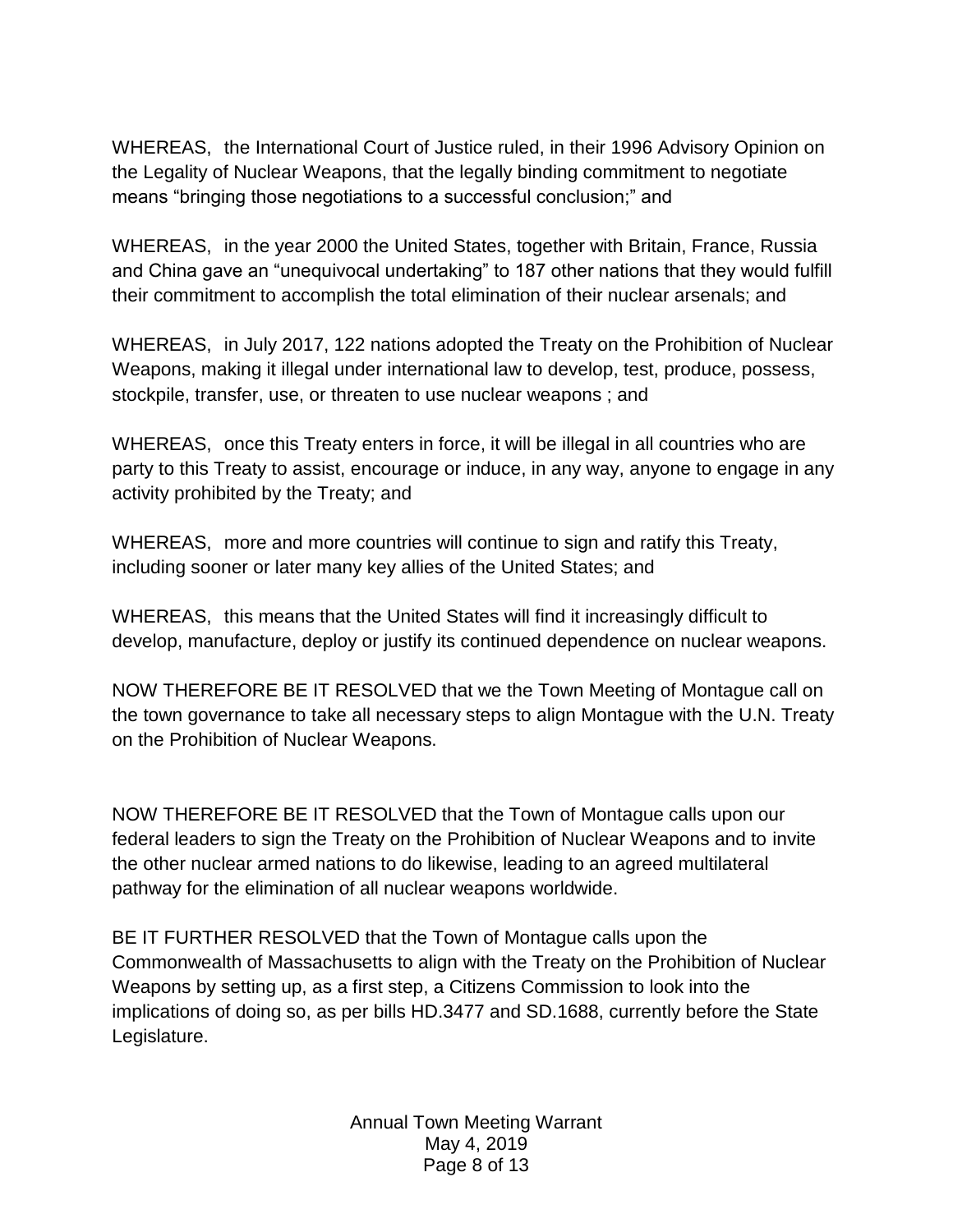BE IT FURTHER RESOLVED that the Town of Montague calls upon our federal leaders and our nation to take immediate steps in the meantime to reduce the threat posed by the continued existence of these weapons and to prevent the possibility of nuclear war taking place by accident, miscalculation or design, by:

- renouncing the option of using nuclear weapons first;
- ending the president's sole, unchecked authority to launch a nuclear attack;
- taking US nuclear weapons off hair-trigger alert;
- cancelling the plan to replace its entire arsenal with enhanced weapons; and

leading a global effort to reduce tensions, particularly with Russia, through dialogue, diplomacy and other confidence-building measures.

BE IT FURTHER RESOLVED that the town clerk shall cause a copy of this resolution to be sent to State Representative Natalie Blais, State Senator Jo Comerford, U.S. Congressperson Jim McGovern, U.S. Senator Edward Markey, U.S. Senator Elizabeth Warren, and President Donald J. Trump.

# **(Petitioned Article)**

**ARTICLE 39:** To see if the town will vote to adopt the following resolution, or pass any other vote or votes in relation thereto.

Resolution in Support of Changing the State Flag and Seal of Massachusetts

Whereas the history of the State of Massachusetts is replete with instances of conflict between the European Colonists and the Native Nations of the region, who first extended the hand of friendship to the Colonists on their shores in 1620, and helped them to survive starvation during the settlers' first winters on their land;

Whereas members of the Native Nation for whom the State of Massachusetts is named were ambushed and killed by Myles Standish, first commander of the Plymouth Colony, in April of 1623, barely two years after the Pilgrims arrived on their shores;

Whereas the naked Colonial broadsword brandished above the head of the Native man on the Massachusetts State Flag and Seal is modeled over Myles Standish's own broadsword, borrowed from the Pilgrim Hall in Plymouth by the illustrator Edmund Garrett in 1884;

Whereas the belt binding the Native's cloak on the Flag and Seal is modeled after a belt worn by Metacomet, known to the English as King Philip, who was among the

> Annual Town Meeting Warrant May 4, 2019 Page 9 of 13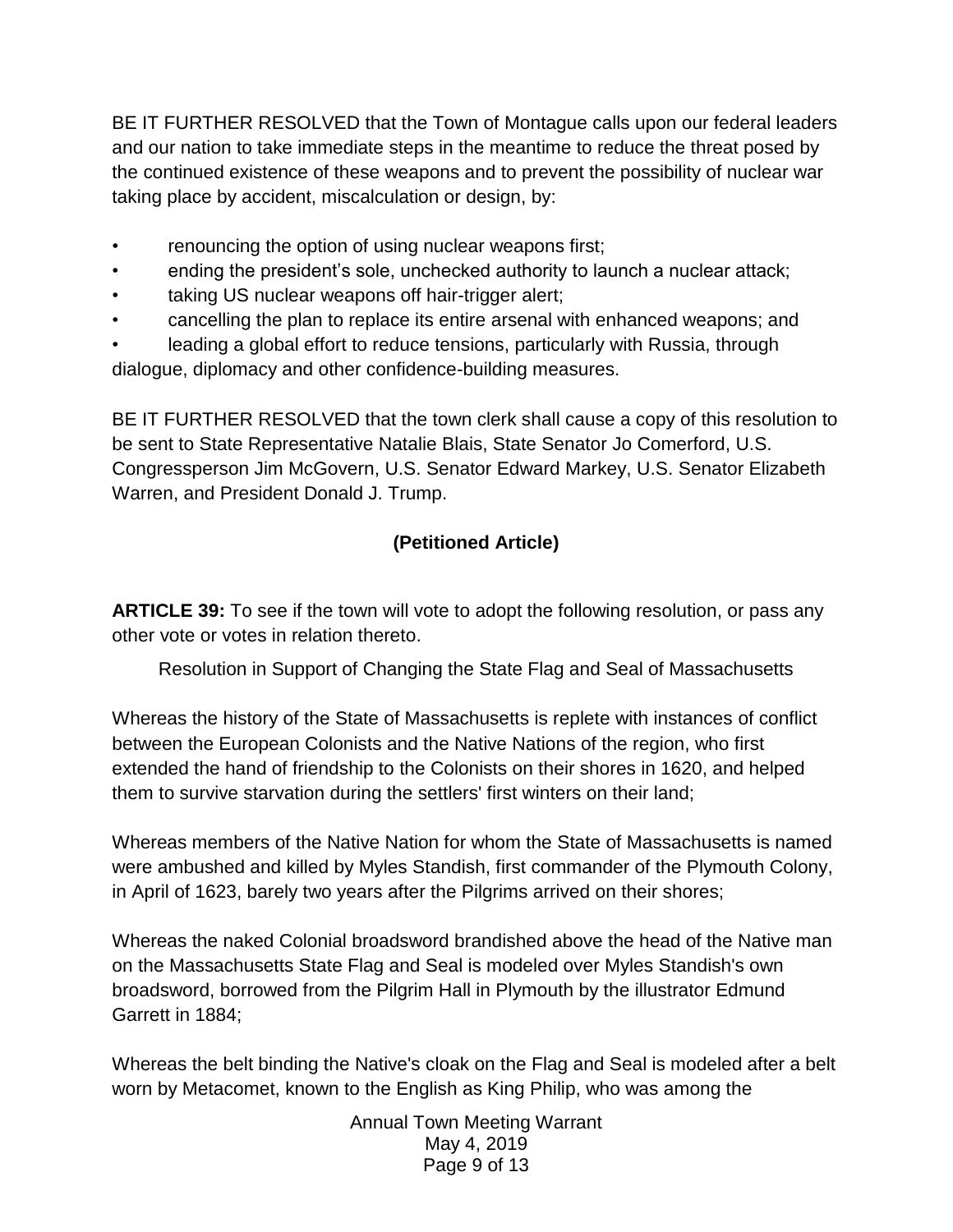Wampanoag leaders who resorted to a mutually destructive war in 1675-76 in defense of Native lands against Euro-Colonial encroachment;

Whereas the proportions of the body of the Native man in the Flag and Seal were taken from a Native skeleton unearthed in Winthrop, the bow modeled after a bow taken from a Native man shot and killed by a colonist in Sudbury in 1665, and his features taken from a photograph of an Ojibwe chief from Great Falls, Montana, considered by the illustrator to be a "fine specimen of an Indian," though not from Massachusetts;

Whereas the history of relations between Massachusetts since Colonial times and the Native Nations who continue to live within its borders includes the forced internment of thousands of so-called "praying Indians" on Deer Island, in Boston Harbor, where they died by the hundreds of exposure in 1675, their subsequent enslavement in Boston, Bermuda, and the Caribbean Islands, the offering of 40 pounds sterling as bounty for the scalps of Native men, women and children in Massachusetts beginning in 1686, increased to 100 pounds sterling for the scalps of Native adult males by 1722, half that amount for Native women and children;

Whereas Native Nations within the boundaries of Massachusetts were kept in a state of serfdom, and their members legally considered incompetent wards of the state until the nonviolent action of the so-called Mashpee Rebellion of 1833 led to the granting of Native self rule by the Massachusetts legislature in 1834, as if the sovereign right of Native self-government was the Massachusetts legislature's to confer;

Whereas Native Americans were legally prohibited from even stepping foot into Boston from 1675 until 2004, when that law was finally repealed;

Whereas the quartercentenary anniversary of the landing of the Euro-Colonists at Plymouth Plantation, which gave rise to the long chain of genocidal wars and deliberate policies of cultural destruction against Native Nations of this continent, is approaching in the year 2020, affording every citizen of the Commonwealth a chance to reflect upon this history and come to a new awareness of a better relationship between the descendants of the Euro-Colonial immigrants and the Native Nations of the Commonwealth;

Whereas Native Americans have long suffered the many abuses of racism, the appropriation of their symbols for public schools and sports teams, the diminution and pollution of their ancestral lands and the encroachment of their cultural lifeways;

> Annual Town Meeting Warrant May 4, 2019 Page 10 of 13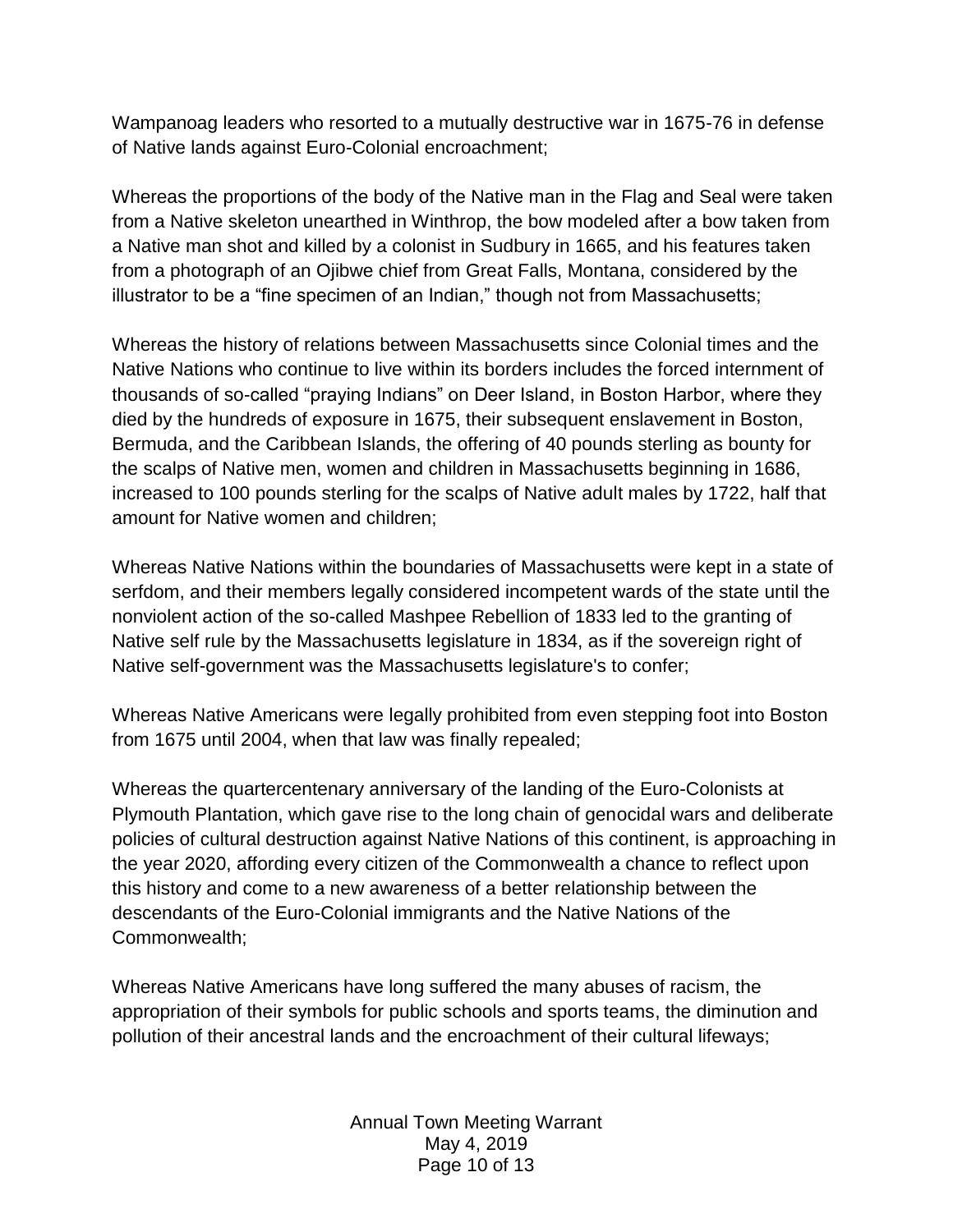Whereas the Town of Montague, first settled by European colonists in 1715, shares a rich Native history, going back 12,000 years, and was once known as Wissatinnewag (Shining Hill), a place of shared resources for many Native Nations such as the Abnaki, the Sokoki, the Mohegan, the Pocumtuc, the Nipmuc, and the Narragansett, among others;

Whereas the Town of Montague held a reconciliation ceremony to "bury the hatchet" with the Narragansetts on May 19, 2004, during which the Montague selectboard and Lloyd Running Wolf Wilcox, Medicine Man of the Narragansetts, committed to "a future that will continue the exchange of action to promote understanding about and between the cultures, increase mutual vigilance for historic preservation, and deepen our appreciation for the rich heritage of the indigenous peoples of our region, and all who have found respite, sanctuary and welcome here;

Now, therefore, **BE IT RESOLVED** that the Town of Montague hereby adopts this resolution in support of , a "Resolve Providing for the creation of a Special Commission relative to the Seal and Motto of the Commonwealth," and request that Representative Natalie Blais and Senator Jo Comerford continue their strong advocacy and support for the aforementioned Resolve (HD.2968 and SD.1495) in the General Court, and that the Joint Committee on State Administration and Regulatory Oversight, after holding a public hearing on the Resolve report it out favorably, and if the legislation shall pass that the governor shall sign it and work with members of the General Court to ensure its enactment.

#### **(Petitioned Article)**

**ARTICLE 40:** To see if the town will vote to adopt the following resolution, or pass any other vote or votes in relation thereto.

#### RESOLUTION DECLARING the TOWN of MONTAGUE to be a POLLINATOR-FRIENDLY COMMUNITY

WHEREAS, bees and other pollinators are a necessary component of a healthy ecosystem and food system, providing pollination of plants in order to grow vegetables, herbs and fruits; and WHEREAS, locally grown crops such as apples, blueberries, strawberries, squash and tomatoes depend on pollinators and thus are at risk; and WHEREAS, extensive research has documented that neonicotinoid and other systemic insecticides cause illness and death to bees and pollinators; and WHEREAS, alternative land management practices are available that dramatically increase pollinator forage while decreasing maintenance costs; and WHEREAS, the monetary and social costs of maintaining pollinator-friendly landscapes can be less expensive than costs associated with maintaining chemically-treated mono-crop landscapes. NOW, THEREFORE, BE IT

> Annual Town Meeting Warrant May 4, 2019 Page 11 of 13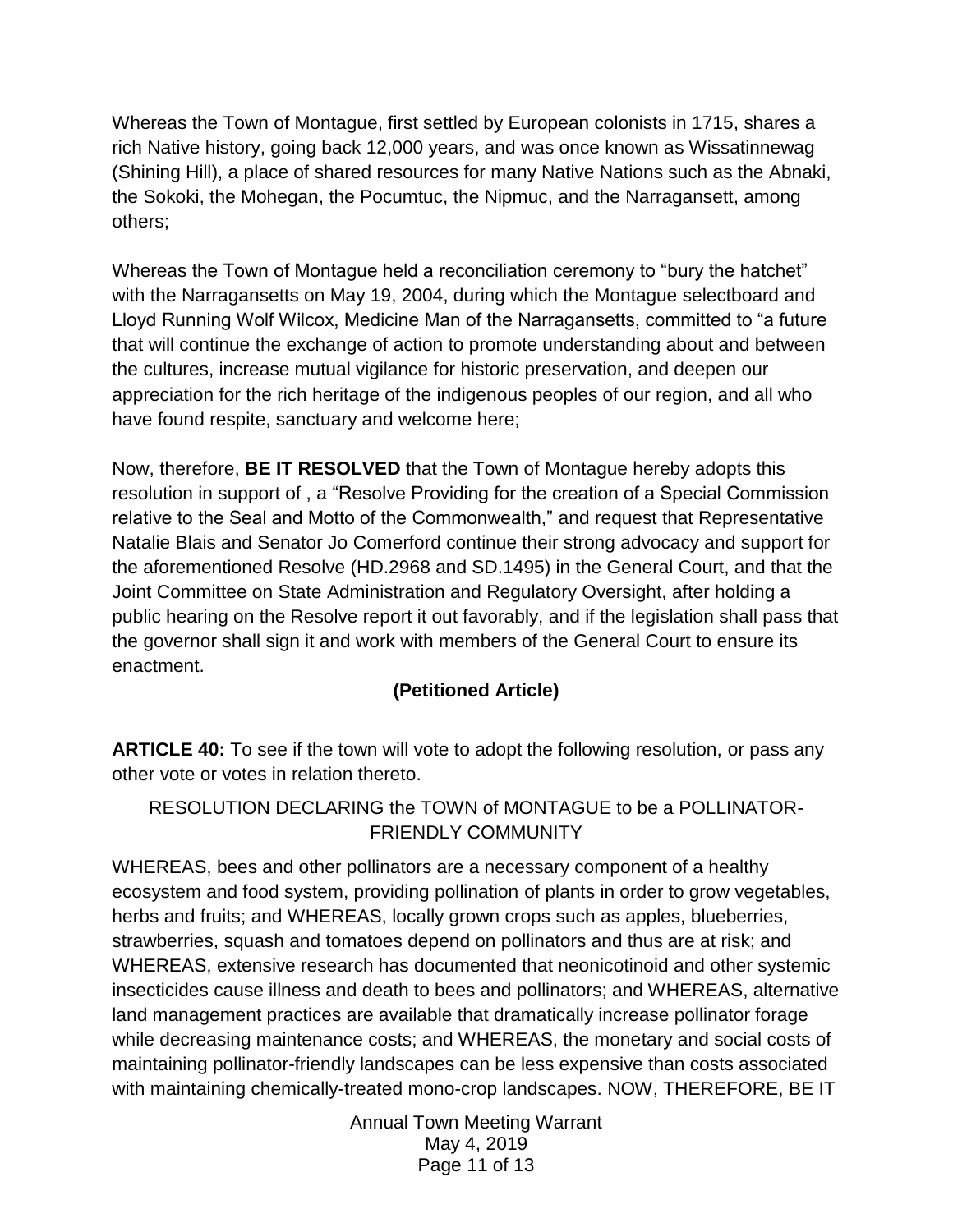RESOLVED by the Town Meeting of the Town of Montague, Massachusetts, that the Town of Montague is hereby declared a Pollinator-Friendly Community, and that the Town encourages adoption of policies and practices that protect and support pollinator health by minimizing the sale and use of insecticides. BE IT FURTHER RESOLVED that the Town of Montague urges all Montague property owners, residents, businesses, institutions and neighborhoods to become more pollinator friendly by adopting practices including: committing to avoiding use of insecticides, including systemic insecticides on their property; avoiding the planting of flowering plants which are treated with systemic insecticides; planting more pollinator-supporting forage on their property, and adopting organic or chemical free lawn and landscaping practices.

The Town Clerk is requested to send copies of this Resolution to Governor Charlie Baker, Massachusetts Department of Agricultural Resources Commissioner John Lebeaux, State Senator Jo Comerford, and State Representative Natalie Blais, or to take any other action relative thereto.

**(Petitioned Article)**

Annual Town Meeting Warrant May 4, 2019 Page 12 of 13